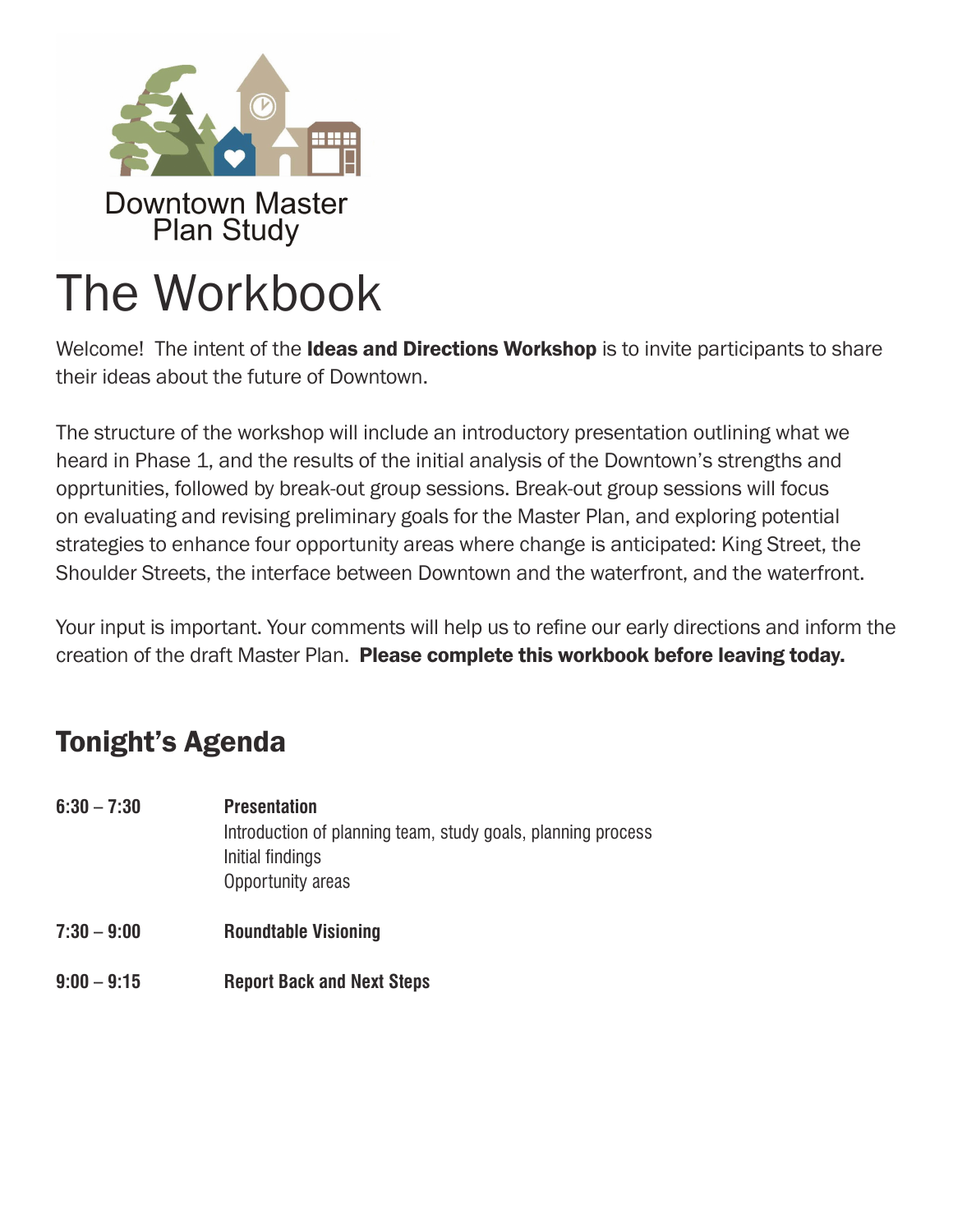

## Activity #1: Confirming Preliminary Goals (10 minutes)

Please review the following preliminary goals and answer the question below.

- 1. Provide more things to do Downtown
- 2. Improve the pedestrian experience Downtown
- 3. Beautify the waterfront and connect it to the Downtown core
- 4. Attract more businesses to Downtown
- 5. Enhance the edges of Downtown
- 6. Improve connections to neighbourhoods and places outside Downtown
- 7. Make Downtown a must-see, must-stay destination

**Question:** Is there anything you would add to or change about the goals?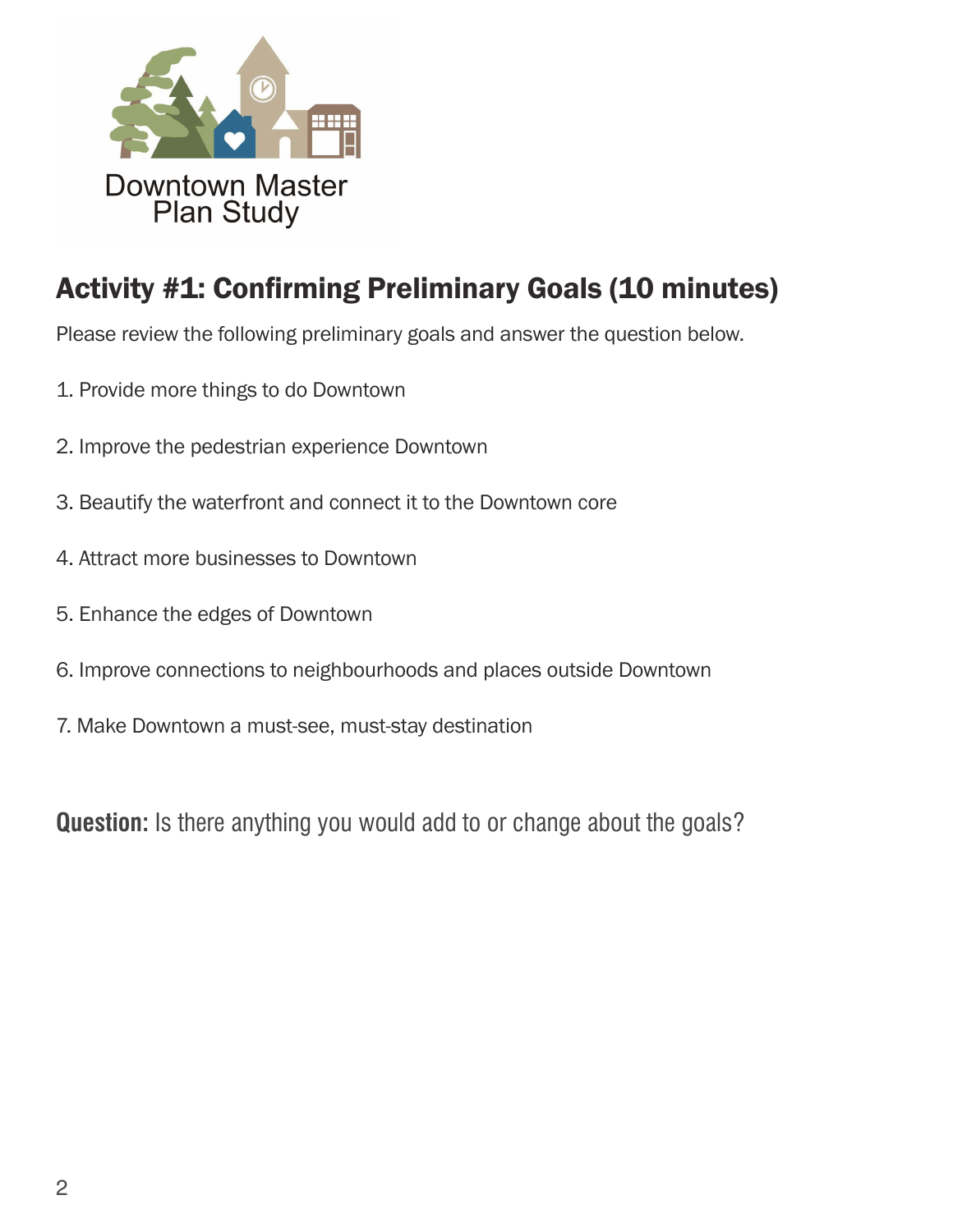

## Activity #2 Instructions

Please review the following and work through the questions.

Begin by selecting a facilitator to guide the discussion, a notetaker to take notes for the group on the flipchart, and a spokesperson who will be responsible for reporting back the group's discussion to the rest of the workshop participants.

The study area has been divided into four opportunity areas. Each opportunity area has a key question, along with additional questions which are optional and intended to spark further discussion and generate ideas. Participants can write and draw their responses in their workbooks and on the maps. After the group has discussed ideas for all the opportunity areas, the notetaker should record a summary of ideas on the flipcharts. Groups should spend approximately 20 minutes on each opportunity area.



**Members of the consultant team and Town staff are available to answer any questions you might have.**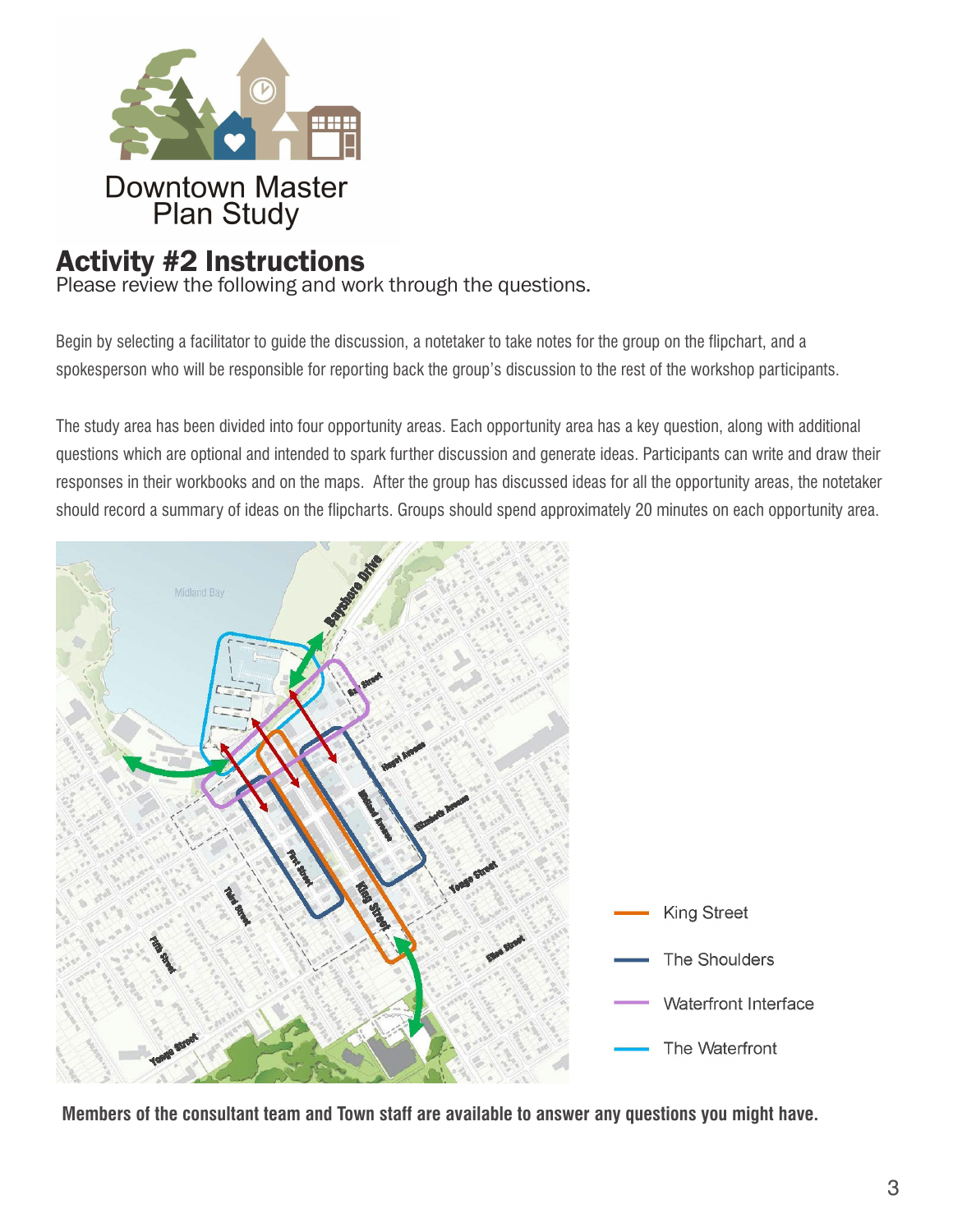

# Activity #2: Opportunity Areas (80 minutes)

Question #1 (20 min) **What is needed to improve King Street?**  *Additional Questions to Consider: What kinds of businesses could locate on King Street? What are the public realm improvements that would improve King Street? What kinds of events should be held there? How could King Street grow as a cultural hub?* 

## Question #2 (20 min) **What is needed to improve the Shoulder Streets?**

*Additional Questions to Consider: Where are the prime development/infill opportunities? How can we improve the streetscape on these streets? What kinds of businesses are appropriate here?*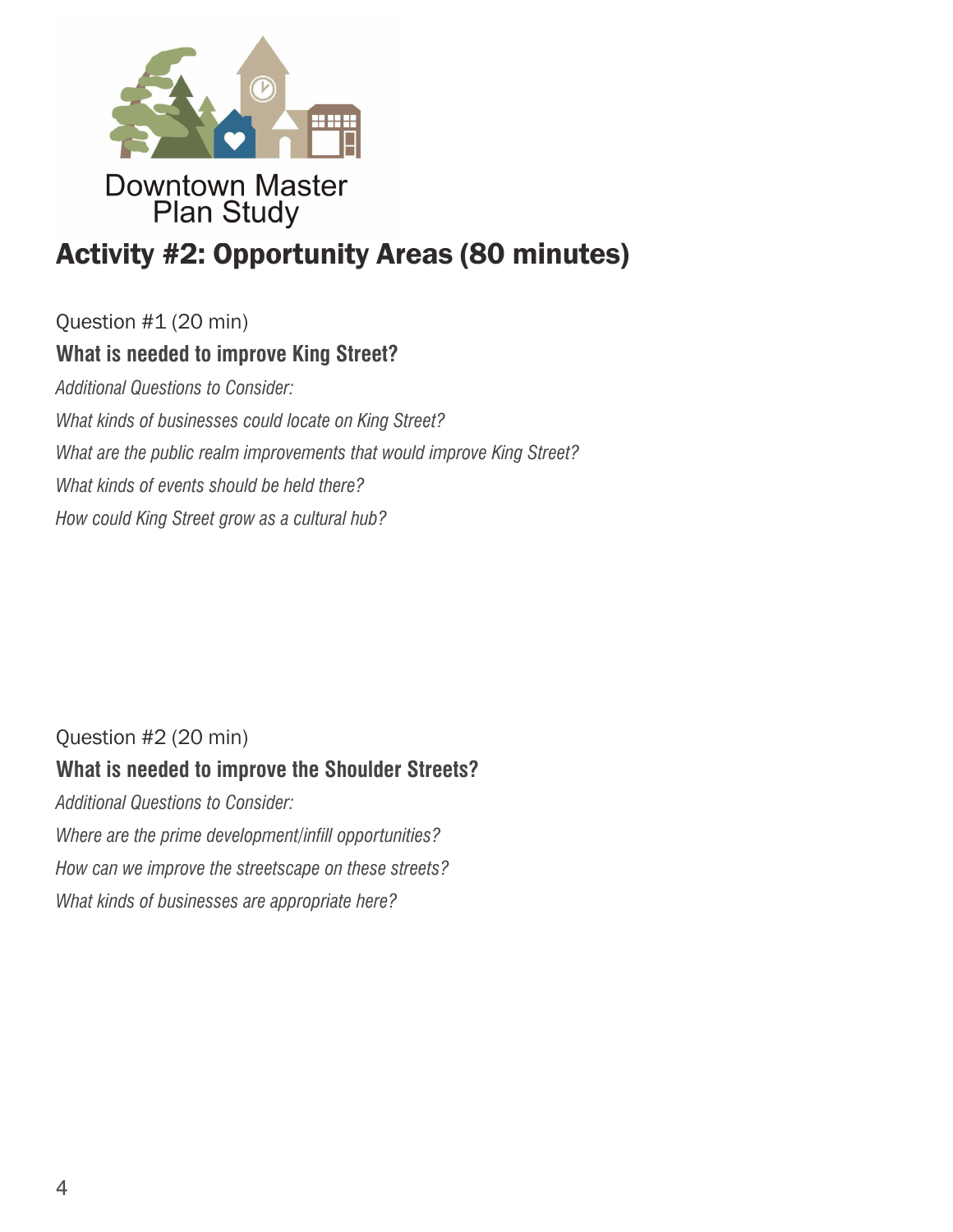

Question #3 (20 min)

### **What is needed to improve the waterfront interface?**

*Additional Questions to Consider:*

*What types and forms of development would we like to see on the blocks fronting the waterfront?*

*How can we improve connections to the waterfront?*

*What should the character of Bayshore Drive be?*

### Question #4 (20 min)

#### **What is needed to improve the waterfront?**

*Additional Questions to Consider: What new events could be happening on the waterfront? What could a new waterfront park look like? How can we improve the experience for boaters? How can we better connect the waterfront to the downtown and to destinations to the east and west?*